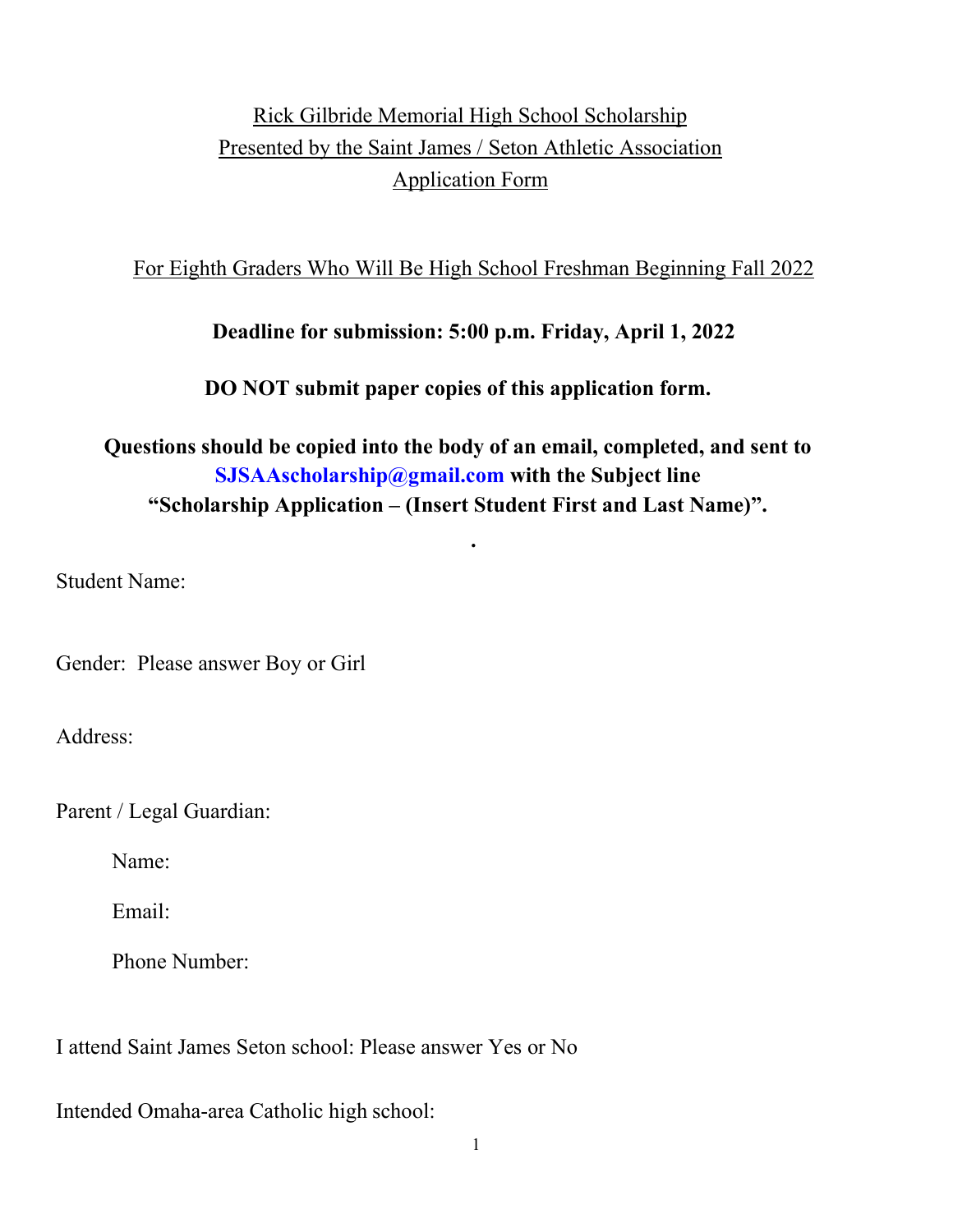## **Questionnaire:**

Please answer the following questions. Your name SHOULD NOT appear anywhere in the following answers. Also, please DO NOT include the names of family members, other relatives, or close friends in the following answers.

1. List SJS sports you have played, including the grades in which your played, and your coaches' names:

2. What impact has your participation in athletics at SJS had upon you?

3. What impact have you had on SJS through your involvement in our athletic programs?